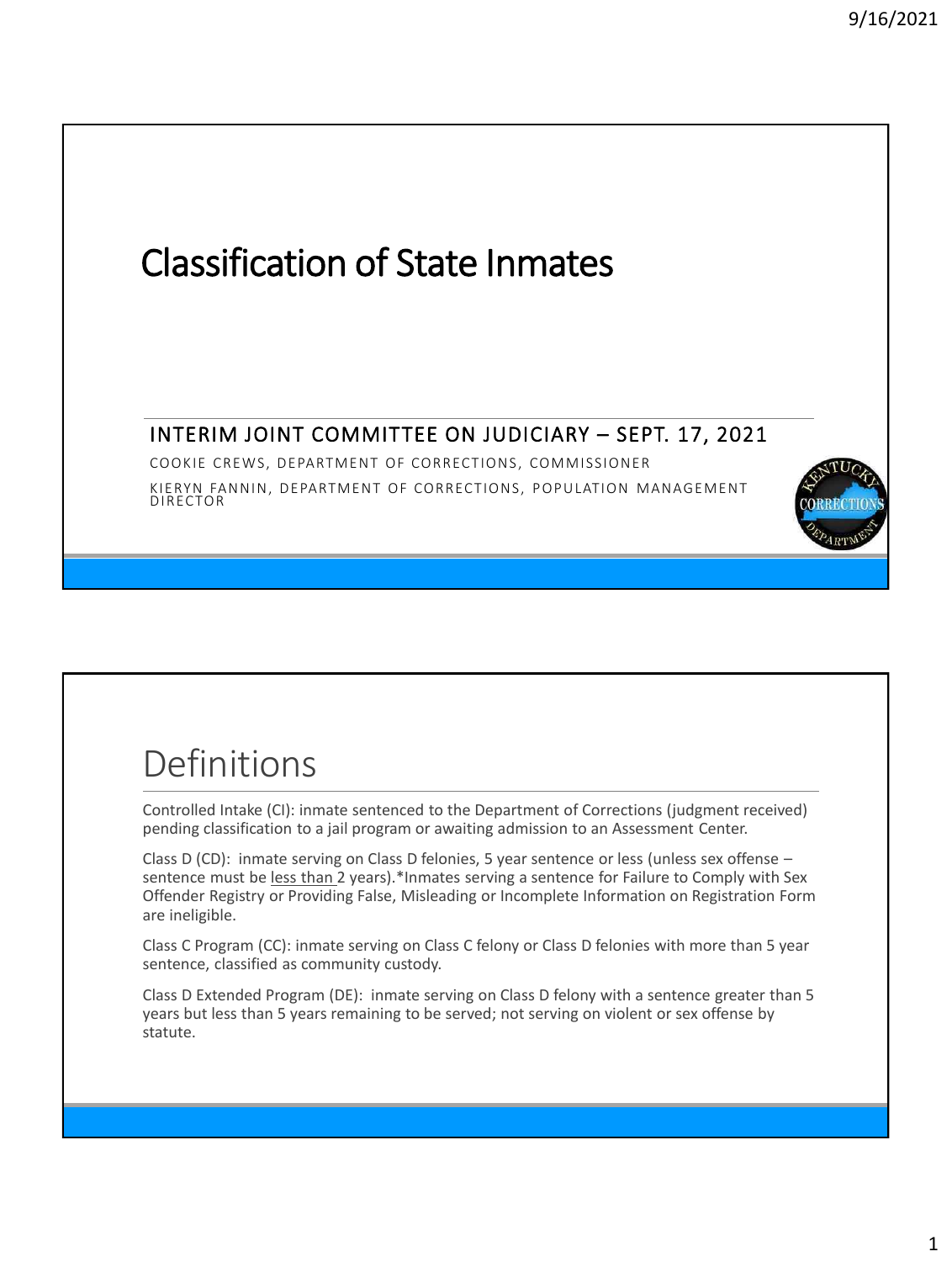## Classification Basics

The Department of Corrections uses an objective-based risk instrument that was developed with the assistance of the National Institute of Corrections (NIC). The classification manual is reviewed and updated in accordance with recommendations from validity and reliability studies.

Instruments:

- ◦Initial Male, Reclassification Male
- ◦Initial Female, Reclassification Female

### Classification Basics

Levels of Custody:

- Community
- Minimum
- Medium
- Maximum

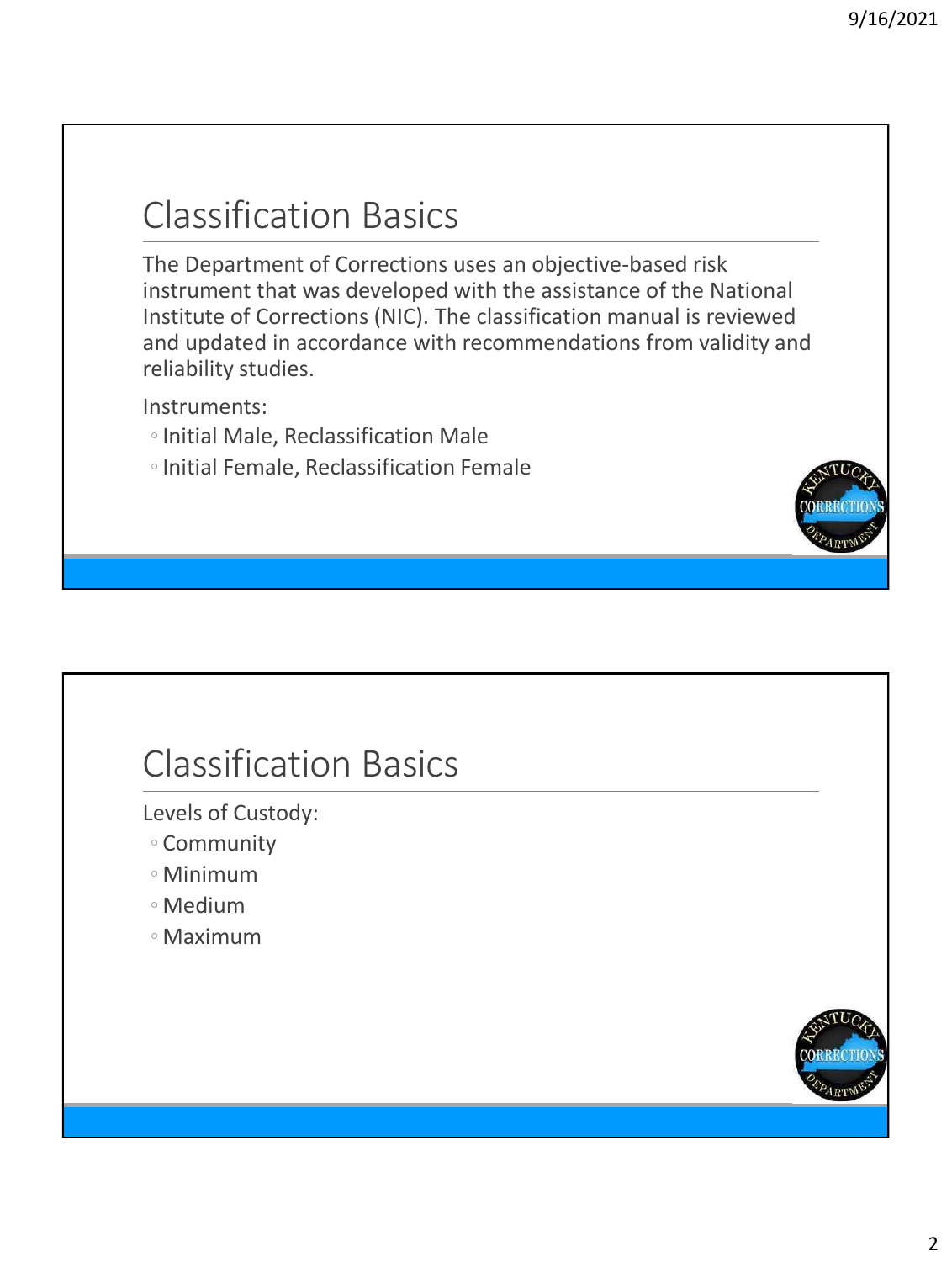### Classification Basics

Scored Risk Factors include:

- Disciplinary behavior (both in jail and institution)
- Severity of Current Offense
- History and Severity of Other Convictions
- Escape history
- Age
- High School Diploma/GED
- Employment/Attending School at time of arrest
- KyRAS Peer Companion and Family/Social Score

### Classification Basics

Administrative Overrides:

- >90 days statutory good time loss or any amount of non-restorable good time loss
- >48 months remaining to parole eligibility/minimum expiration date
- Escape in last 10 yrs.
- Pending Escape, Class X, A, B, Immigration detainer
- Current conviction for murder/sexual offense, prior sex incarceration
- Not serve 1 year from date of conviction for Robbery I/Assault I or Aiding/Abetting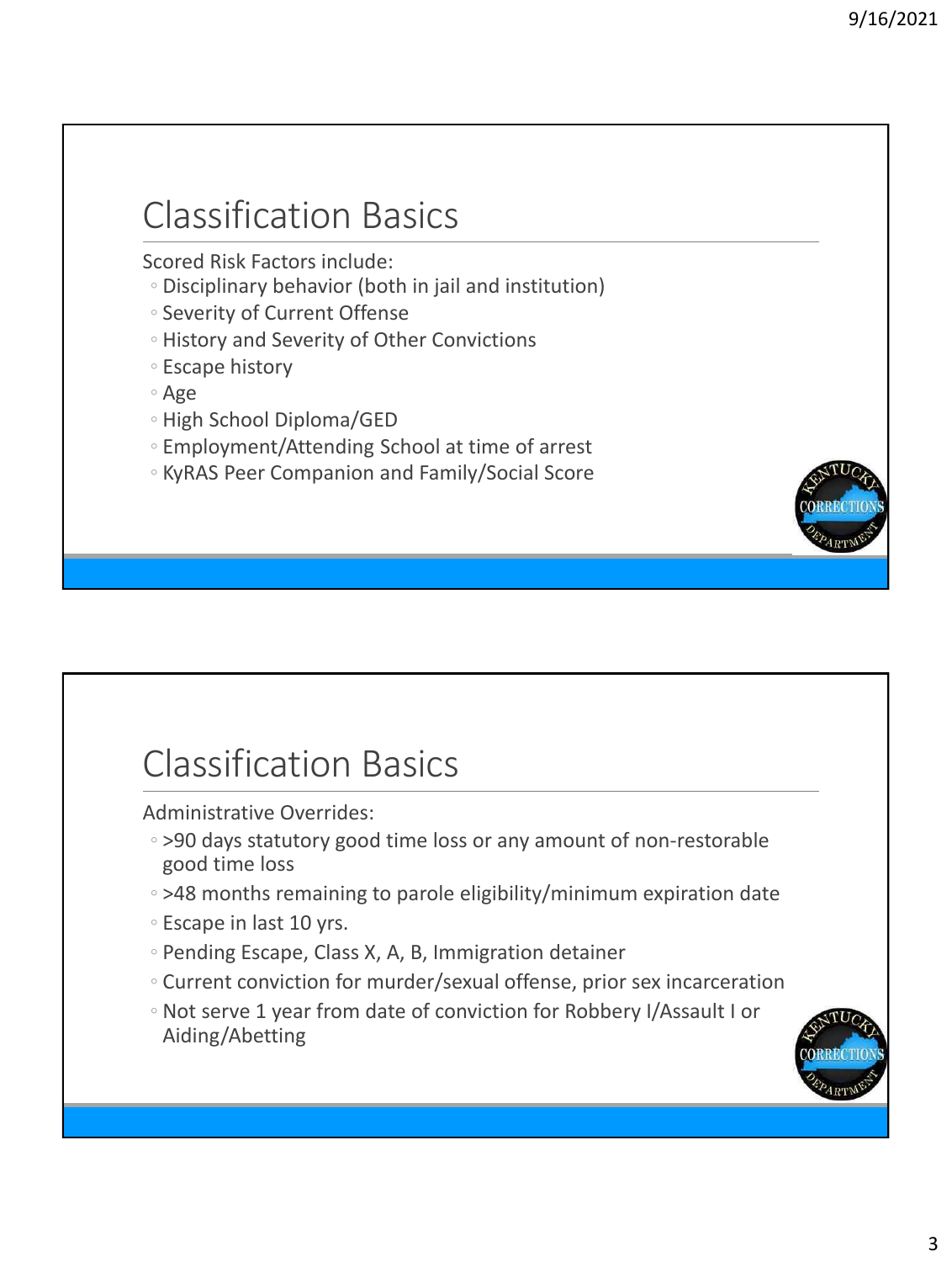|                               |                                                                                             | <b>Classification Process - Jail</b>                                                           |  |
|-------------------------------|---------------------------------------------------------------------------------------------|------------------------------------------------------------------------------------------------|--|
| • Jail classification process |                                                                                             |                                                                                                |  |
| 11,913).                      |                                                                                             | ○ In 2019, the Department classified an average of 992 inmates/month into jail programs (total |  |
| $8,395$ ).                    |                                                                                             | ∘ In 2020, the Department classified an average of 699 inmates/month into jail programs (total |  |
|                               | ○ In 2021, the Department has classified an average of 691 inmates/month into jail programs |                                                                                                |  |
| (total 5,526).                | Year                                                                                        | Average number of Days to Classification<br>(CD/CD/DE)                                         |  |
|                               | 2019                                                                                        | 30                                                                                             |  |
|                               | 2020                                                                                        | 37                                                                                             |  |
|                               |                                                                                             |                                                                                                |  |

#### Controlled Intake Inmates Pending Classification to Jail Programs

| <b>Program</b> | Number of Inmates Waiting | $\parallel$ Average length of wait |
|----------------|---------------------------|------------------------------------|
| CD/DE          |                           |                                    |
|                |                           |                                    |

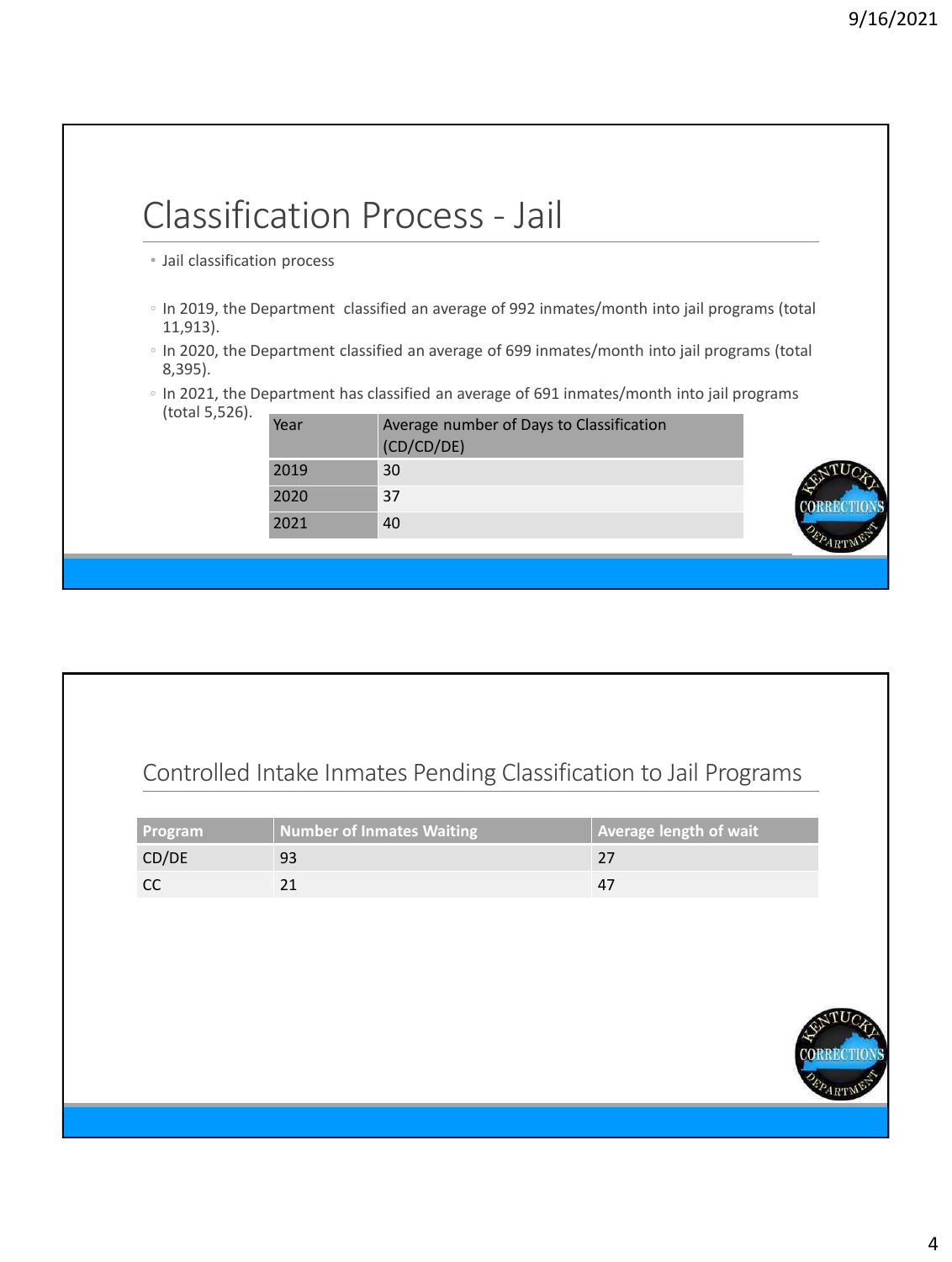#### Classification Process - Institution • Institutional classification process **RCC** 2019 2020 2021 Average # days 184 183 368 Total # of inmates 3077 972 1323 **KCIW** 2019 2020 2021 Average # days 239 273 283 Total # of inmates 195 76 210 The Assessment Centers were on pause for a significant amount of time during 2020 due to the COVID-19 pandemic. This had a tremendous effect on controlled intake and inmate transfers. **Ross Cash** 2019 2020 2021 Average # days 100 86 194 Total # of inmates 172 32 60

# Classification

The Department opened satellite Assessment Centers to assist with controlled intake movement out of the jails.

| <b>BCC</b>         | 2021 |
|--------------------|------|
| Average # days     | 364  |
| Total # of inmates | 232  |
|                    |      |
| <b>WKCC</b>        | 2021 |
| Average # days     | 582  |
| Total # of inmates | 79   |



4RT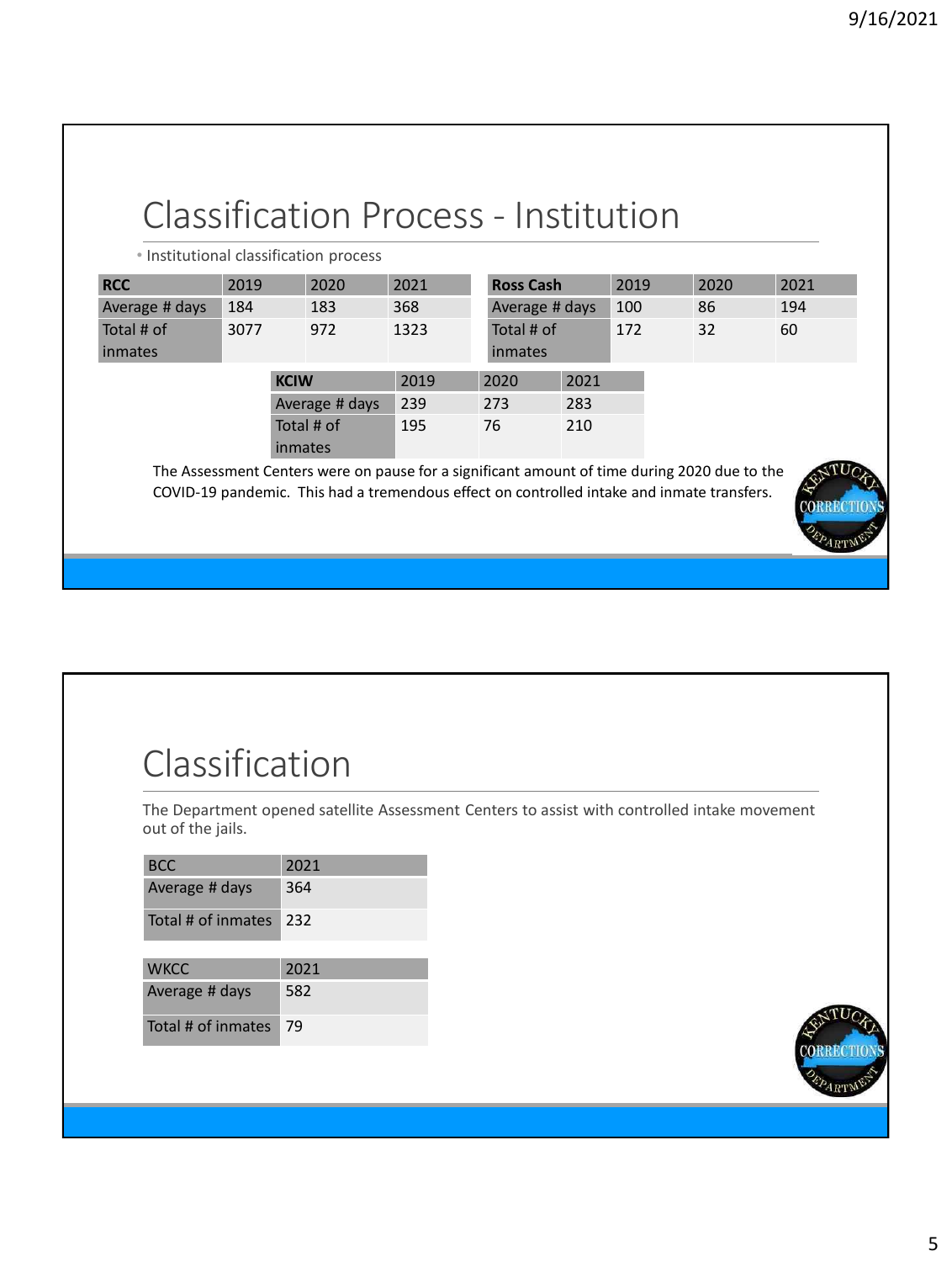